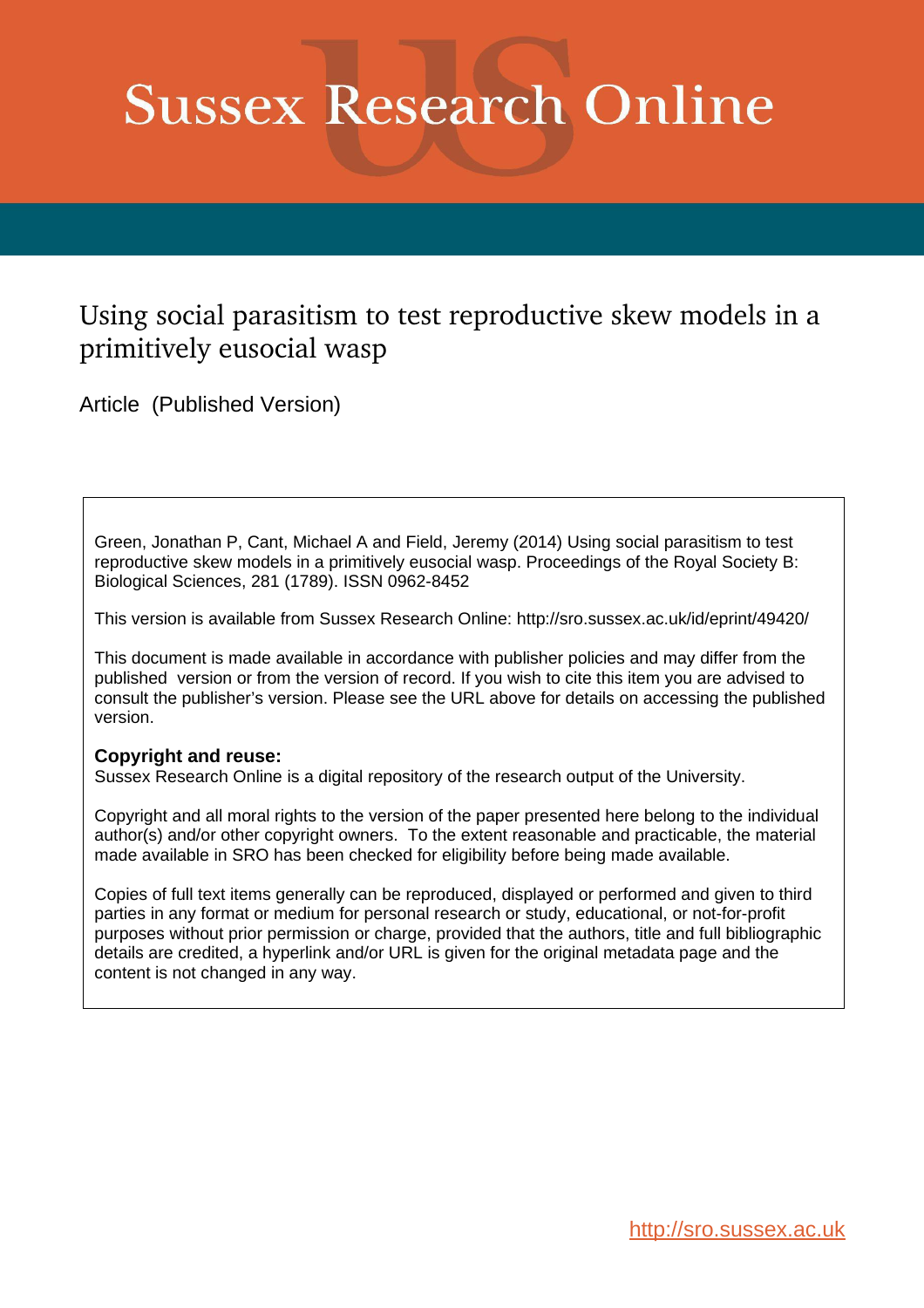

# **primitively eusocial wasp Using social parasitism to test reproductive skew models in a**

Jonathan P. Green, Michael A. Cant and Jeremy Field

Proc. R. Soc. B 2014 **281**, 20141206, published 2 July 2014

| <b>References</b>             | This article cites 41 articles, 13 of which can be accessed free<br>http://rspb.royalsocietypublishing.org/content/281/1789/20141206.full.html#ref-list-1 |  |  |
|-------------------------------|-----------------------------------------------------------------------------------------------------------------------------------------------------------|--|--|
| @open access                  | This article is free to access                                                                                                                            |  |  |
| <b>Subject collections</b>    | Articles on similar topics can be found in the following collections<br>behaviour (1198 articles)                                                         |  |  |
|                               | evolution (1831 articles)<br>theoretical biology (98 articles)                                                                                            |  |  |
| <b>Email alerting service</b> | Receive free email alerts when new articles cite this article - sign up in the box at the top<br>right-hand corner of the article or click here           |  |  |

To subscribe to Proc. R. Soc. B go to: **<http://rspb.royalsocietypublishing.org/subscriptions>**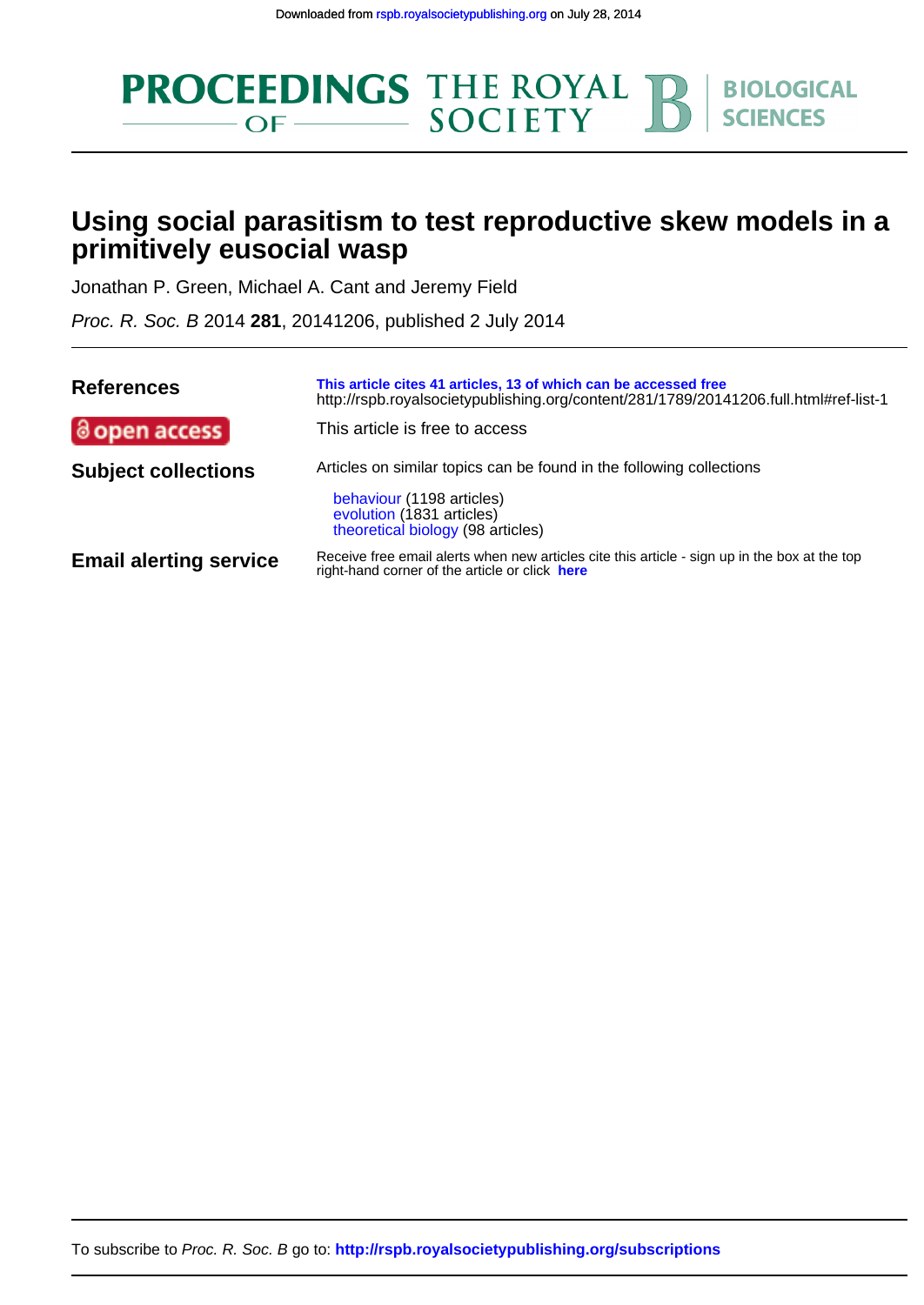

### rspb.royalsocietypublishing.org

Research

Cite this article: Green JP, Cant MA, Field J. 2014 Using social parasitism to test reproductive skew models in a primitively eusocial wasp. Proc. R. Soc. B 281: 20141206. http://dx.doi.org/10.1098/rspb.2014.1206

Received: 18 May 2014 Accepted: 9 June 2014

#### Subject Areas:

behaviour, evolution, theoretical biology

#### Keywords:

cooperative breeding, reproductive skew, concessions, tug-of-war, Polistes dominulus, social parasitism

#### Author for correspondence:

Jonathan P. Green e-mail: [jpgreen@liv.ac.uk](mailto:jpgreen@liv.ac.uk)

† Present address: Mammalian Behaviour and Evolution Group, University of Liverpool, Leahurst Campus, Neston CH64 7TE, UK.



# Using social parasitism to test reproductive skew models in a primitively eusocial wasp

# Jonathan P. Green<sup>1,†</sup>, Michael A. Cant<sup>2</sup> and Jeremy Field<sup>1</sup>

<sup>1</sup>School of Life Sciences, University of Sussex, John Maynard Smith Building, Brighton BN1 9QG, UK <sup>2</sup> Centre for Ecology and Conservation, University of Exeter, Penryn TR10 9EZ, UK

Remarkable variation exists in the distribution of reproduction (skew) among members of cooperatively breeding groups, both within and between species. Reproductive skew theory has provided an important framework for understanding this variation. In the primitively eusocial Hymenoptera, two models have been routinely tested: concessions models, which assume complete control of reproduction by a dominant individual, and tug-of-war models, which assume on-going competition among group members over reproduction. Current data provide little support for either model, but uncertainty about the ability of individuals to detect genetic relatedness and difficulties in identifying traits conferring competitive ability mean that the relative importance of concessions versus tug-of-war remains unresolved. Here, we suggest that the use of social parasitism to generate meaningful variation in key social variables represents a valuable opportunity to explore the mechanisms underpinning reproductive skew within the social Hymenoptera. We present a direct test of concessions and tug-of-war models in the paper wasp Polistes dominulus by exploiting pronounced changes in relatedness and power structures that occur following replacement of the dominant by a congeneric social parasite. Comparisons of skew in parasitized and unparasitized colonies are consistent with a tug-of-war over reproduction within P. dominulus groups, but provide no evidence for reproductive concessions.

# 1. Introduction

Reproductive partitioning ('skew') in cooperatively breeding groups varies dramatically both within and between species, from an equal distribution of reproduction to a complete monopoly by a single individual. Efforts to understand this variation have centred around tests of competing 'reproductive skew' models [\[1](#page-7-0)–[5](#page-7-0)]. These models aim to explain skew in terms of negotiations and/ or competition over reproductive benefits, the outcome of which is shaped by various social and ecological factors, including kinship, resource-holding potential (RHP), group productivity and constraints on independent breeding [[6](#page-7-0),[7](#page-7-0)].

Primitively, eusocial Hymenoptera (those lacking morphological castes) have been an important testing ground for skew models owing to the small size of cooperative groups and the potential for all individuals to pursue independent reproduction [[1](#page-7-0)–[5](#page-7-0),[8](#page-7-0)–[12](#page-7-0)]. Control of reproduction by dominants seems likely in these species, owing to the small group sizes and the nearly continuous presence of the dominant on the nest [\[7\]](#page-7-0). Tests of skew theory in these taxa have therefore focused on models in which the dominant is assumed to have either complete (concessions models) or partial control of reproduction (tug-of-war models). In concessions models, the dominant (defined as the individual that controls group membership) controls reproduction, and skew is determined by the amount of reproduction that the dominant allocates to the subordinate in order to retain it peacefully in the group [[13,14](#page-7-0)]. The size of this concession is determined by the inclusive fitness benefits to subordinates of helping versus

& 2014 The Authors. Published by the Royal Society under the terms of the Creative Commons Attribution License http://creativecommons.org/licenses/by/3.0/, which permits unrestricted use, provided the original author and source are credited.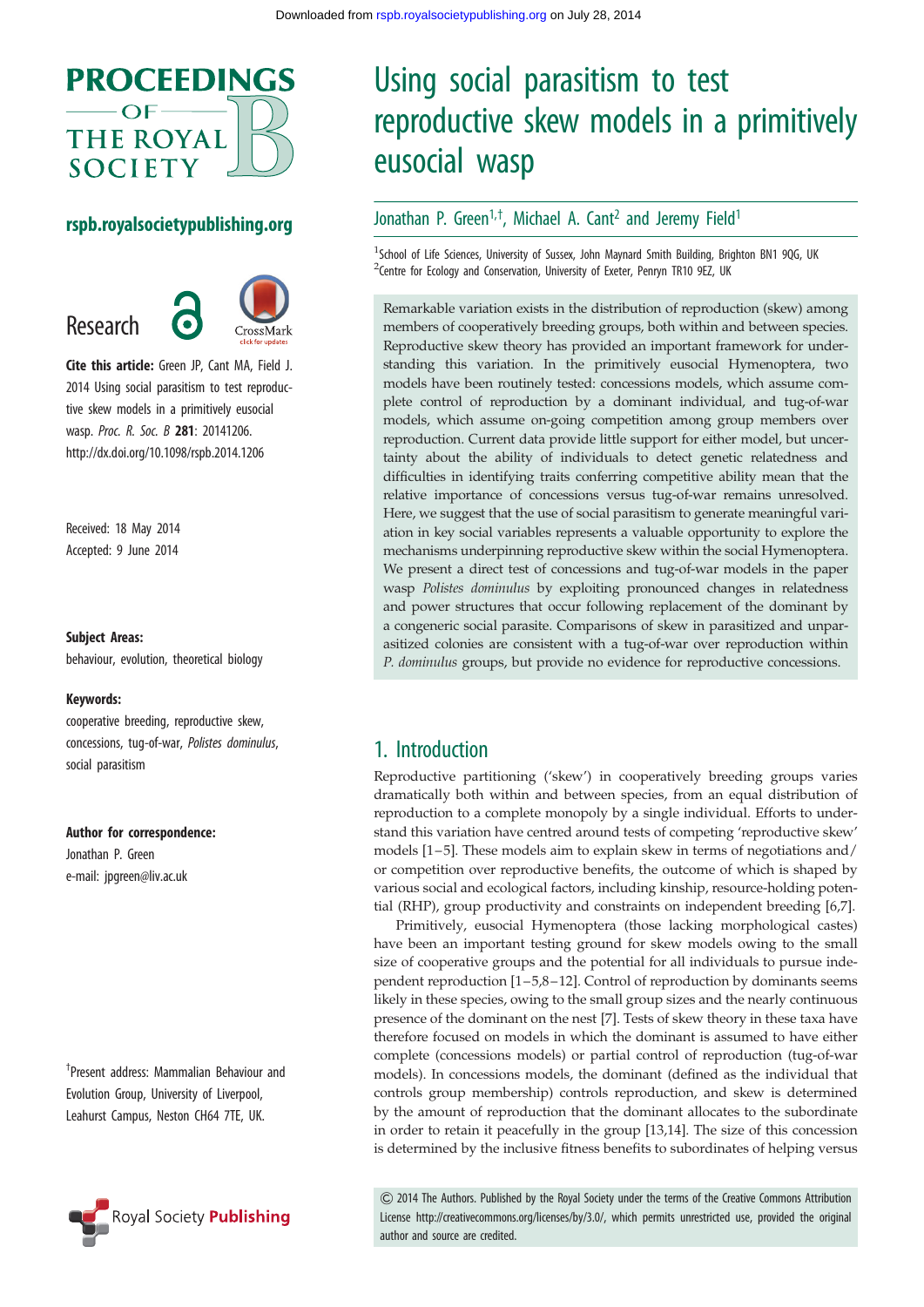2

pursuing independent reproduction. Thus, the concessions obtained by subordinates will be smaller (i.e. skew will be higher) when relatedness is high, because the subordinate receives larger indirect benefits from helping to rear the dominant's offspring. Concessions are also predicted to be small when productivity and constraints on independent breeding are high, as in both cases subordinates obtain greater benefits by remaining in the group rather than departing [[6](#page-7-0),[13,14\]](#page-7-0).

Tug-of-war models, in contrast, assume that no one individual has complete control over the allocation of reproduction. Rather, skew is determined through competition, with RHP asymmetries determining the share of reproduction each individual receives [\[15\]](#page-7-0). Unlike concessions models, in which some reproduction may be ceded to ensure group stability, tug-of-war models do not consider the possibility of group dissolution in response to the partitioning of reproduction [\[15\]](#page-7-0). Consequently, factors such as productivity and constraints on independent breeding are predicted to have no effect on skew in a tug-of-war over reproduction [\[6](#page-7-0)]. Rather, asymmetries in RHP are of central importance, with high skew predicted when subordinate RHP is low relative to dominant RHP. Further, in contrast with concessions models, tug-of-war models predict either no relationship between relatedness and skew, or else a weakly negative relationship when subordinate RHP is very low [[15\]](#page-7-0).

Surprisingly, despite the central role played by primitively eusocial wasps and bees in the development and early testing of concessions models [\[1,14](#page-7-0)], there currently exists little evidence for reproductive concessions [[7](#page-7-0)]. Positive correlations between relatedness and skew, consistent with concessions models, are limited to three studies [[2](#page-7-0),[8,12](#page-7-0)], while the majority report no correlation between relatedness and skew [\[3,5](#page-7-0),[9](#page-7-0)–[11,16,17](#page-7-0)]. Reviewing these data, Field & Cant [[7](#page-7-0)] argue that small sample sizes combined with low variance in relatedness among groups may have limited statistical power. Furthermore, the ability of individuals to discriminate among conspecifics on the basis of genetic relatedness and the possible cues involved in this process are often unclear [\[7,18](#page-7-0) –[20](#page-7-0)]. The lack of a relationship between skew and relatedness does not therefore rule out reproductive transactions if reproduction is allocated based on mean relatedness rather than variation in relatedness at the individual level [[7](#page-7-0)].

Similarly, there is uncertainty about the extent of support for tug-of-war models [\[7\]](#page-7-0). Failure to detect a positive correlation between skew and relatedness has been interpreted as support for a tug-of-war over reproduction [\[4\]](#page-7-0). However, the central prediction of tug-of-war models, that skew should decrease with increasing subordinate RHP relative to the dominant, remains untested within primitively eusocial wasps and bees [\[7\]](#page-7-0). One possible reason for this is the difficulty in identifying traits that determine an individual's RHP, with efforts to pinpoint traits underlying dominance frequently yielding contradictory results [[21](#page-7-0) –[23](#page-7-0)].

To test the central predictions of concessions and tugof-war models, we thus require a method of generating variation in: (i) dominant-subordinate relatedness, and (ii) dominant-subordinate differences in RHP that are both measurable and biologically meaningful. Here, we present a novel method for generating this variation and use it to test concessions versus tug-of-war models in the paper wasp Polistes dominulus. Polistes dominulus is a temperate species in which nests are founded singly or by small groups of females (co-foundresses). Relatedness between P. dominulus co-foundresses is highly variable, with a significant proportion of groups containing non-relatives [\[16,17\]](#page-7-0). In common with other polistine wasps, shared odour cues among nest-mates provide a rule-of-thumb for recognizing relatives [\[18](#page-7-0)]. There is also some evidence that P. dominulus foundresses may additionally be capable of within-colony kin discrimination, though the cues involved remain unknown [\[19](#page-7-0)].

To explore the role of concessions versus competition in determining skew within P. dominulus groups, we exploit the changes in relatedness and power structures of co-foundress groups that occur following usurpation of the colony by a congeneric social parasite, Polistes semenowi. Polistes semenowi is one of three social parasites in the genus Polistes, all of which parasitize P. dominulus co-foundress groups within the hosts' native Afro-Eurasian range [[24\]](#page-7-0). Usurpation by the parasite occurs shortly before the emergence of the first host offspring and is characterized by violent and prolonged fighting between the parasite and adult hosts [[25,26](#page-7-0)]. After successful usurpation, the parasite assumes the role of principal reproductive, relying on subordinate hosts to rear its offspring [\[24](#page-7-0)]. Significantly, replacement of the host dominant by the parasite precipitates a shift in both relatedness and RHP asymmetry. Substitution of the host dominant by a heterospecific parasite reduces relatedness to zero, and it is clear from the hosts' behavioural response to usurpation by the parasite that they are able to detect parasitism [[25](#page-7-0)–[27](#page-7-0)]. Replacement of the host dominant by the parasite also leads to a decrease in the relative RHP of subordinates: the parasite has various morphological specializations, including larger body size and thickened mandibles, which are thought to represent adaptations to violent usurpation [[24\]](#page-7-0).

Social parasitism thus represents a 'natural experiment', in which the predictions of skew models can be tested by comparing skew in parasitized and unparasitized colonies. If determined via concessions, skew is expected to be lower in parasitized than unparasitized colonies, because of the zero relatedness between subordinate hosts and the parasite dominant. If, however, skew is determined through ongoing competition, as assumed by tug-of-war models, skew should be higher in parasitized colonies owing to the greater asymmetry in RHP between subordinates and parasites than between subordinates and dominants in unparasitized colonies (see [table 1](#page-4-0) for a summary of predictions).

Here, we test these predictions by comparing reproductive skew in unparasitized P. dominulus colonies and colonies parasitized by P. semenowi. Skew was examined in the first instance using microsatellites to determine the number of eggs laid by dominants and subordinates on each nest type. However, genetic data alone may not be sufficient to illuminate the processes determining skew and can give misleading estimates of skew if considered in isolation [\[28](#page-7-0)]. We therefore use subordinate ovarian development as a measure of reproductive investment on parasitized and unparasitized nests.

# 2. Material and methods

### (a) Field methods

We identified 30 P. dominulus colonies parasitized by P. semenowi at rural sites around Conil de la Frontera and Zahara de los Atunes (Cádiz Province, Spain) in April–May 2010 during the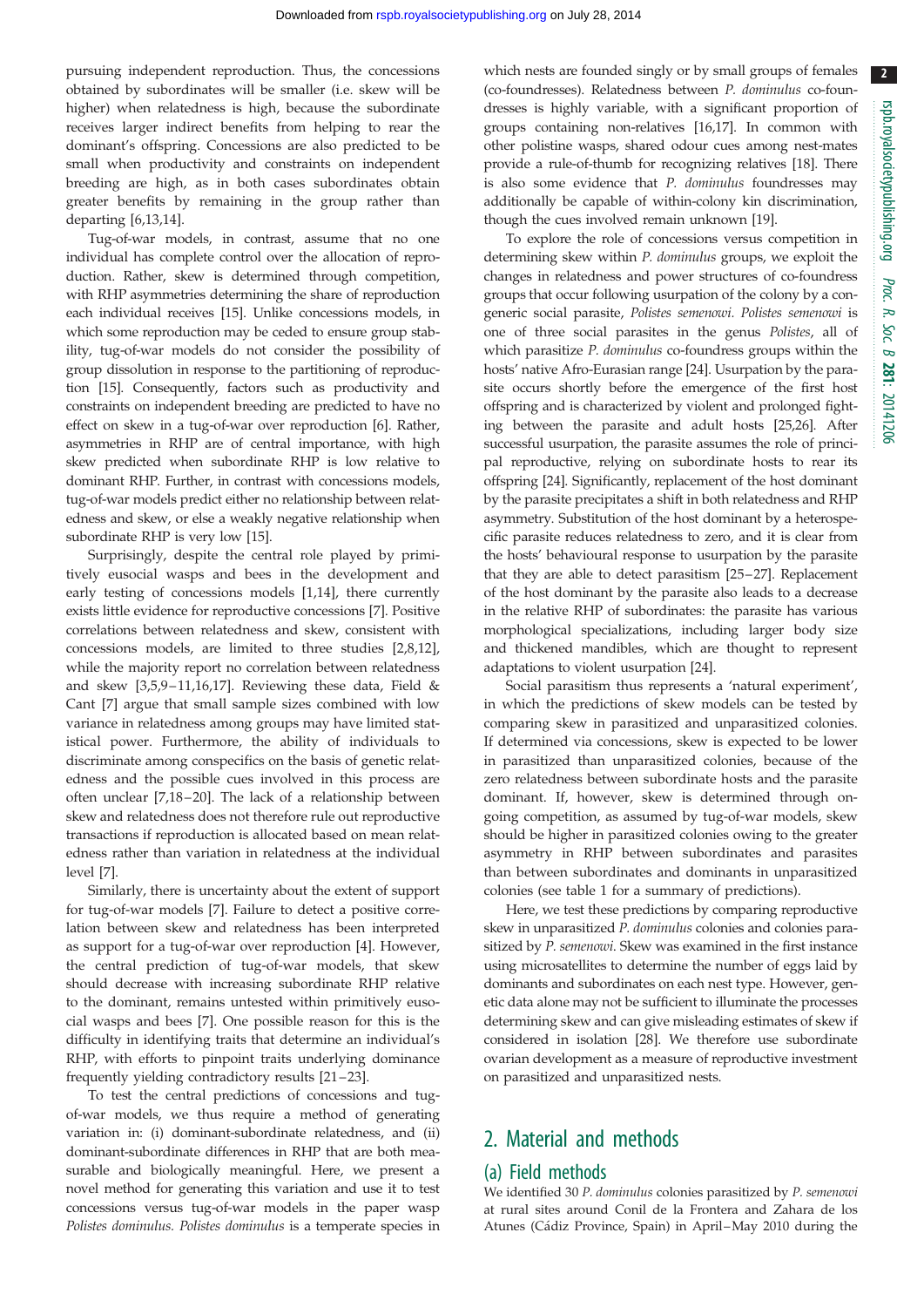<span id="page-4-0"></span>Table 1. Predictions made by skew models for parasitized and unparasitized colonies, based on differences in dominant-subordinate relatedness and RHP.

|            | variable    |             |                      | skew   |  |
|------------|-------------|-------------|----------------------|--------|--|
|            | relatedness |             | concessions <b>\</b> |        |  |
| ای sitized | lower       | higher      | lower                | nigher |  |
|            | hiaher      | <b>OWAr</b> | niaher               | ower   |  |

late pre-emergence phase of the host colony cycle. Each parasitized nest was matched with a nearby (less than 0.5 km) unparasitized nest of a similar size  $(73.1 \pm 3.46$  cells, range: 40-148) and with a similar number of adults (mean  $\pm$  s.e.  $=$  $6.82 \pm 0.42$ , range: 3-20). To stimulate egg-laying, 10 eggs were removed from each nest one week following nest identification. The delay of one week was to allow any parasites that might have usurped the nest only just before nest identification sufficient time to develop their ovaries. Seven days after egg removal, nests and adults were collected and stored at  $-80^{\circ}$ C.

#### (b) Laboratory methods

#### (i) Ovarian development

Dissections of ovaries were performed in 10% saline under a 40 $\times$ dissecting microscope. Ovarian development was measured as the mean length of the largest egg across each of the six ovarioles [\[29\]](#page-7-0). Analyses using the mean number of eggs in each ovariole produced similar results.

#### (ii) Genetic analysis

All adult wasps were genotyped, together with 7-14 eggs per nest (mean  $\pm$  s.e. = 9.87  $\pm$  0.22 for parasitized nests, 9.90  $\pm$  0.29 for unparasitized nests), at nine microsatellite loci (Pbe128TAG, Pdom1, Pdom2, Pdom7, Pdom20, Pdom22, Pdom25, Pdom127b and Pdom140), as described in Leadbeater et al. [\[30\]](#page-7-0). PCR products were genotyped on a 48-capillary ABI3730 DNA analyser at the NERC Biomolecular Analysis Facility at Sheffield (NBAF-S). Allele assignment was performed using GENEMAPPER v. 3.4. No linkage disequilibrium, deviation from Hardy–Weinberg equilibrium or heterozygote deficiency was found (reported in [\[31\]](#page-7-0)).

#### (iii) Maternity assignment

Samples amplified successfully at  $7.8 \pm 0.03$  loci. On parasitized nests, initial assignment of offspring to the parasite was based on them sharing at least one allele at each locus with the parasite and was facilitated by the presence of parasite-specific alleles. Offspring that were homozygous at every locus were classed as males. Given the observed heterozygosities, the probability of a P. dominulus female being homozygous at all nine loci (and thus of being incorrectly classed as a male) was  $1.01 \times 10^{-6}$ . For a P. semenowi female, this probability was  $7.24 \times 10^{-5}$ . To determine the maternity of female P. dominulus, we partitioned offspring into full-sister groups using the full sibship reconstruction procedure in KINGROUP v. 2.9 [[32\]](#page-7-0) (for full details of the procedure, see [[30](#page-7-0)]). We assumed that foundresses were singly mated, meaning that no individual could be the mother of more than one sister group [\[17,33\]](#page-7-0).

The maternity of male P. dominulus offspring was determined individually for each male, by comparing its genotype with foundress genotypes on the nest. Male offspring were present on 45 out of 60 nests. Because the parasite had produced most of the offspring on parasitized nests, we were unable to assign only 1 out of 139 (0.7%) males to its mother. On unparasitized nests, however,

this proportion was much higher (55%) (see also [\[17\]](#page-7-0)). For this reason, our analyses of skew refer to female offspring only.

#### (iv) Reproductive skew

Reproductive skew for each nest was calculated as the proportion of offspring (including those assigned to missing wasps: see below) produced by the dominant reproductive, defined as the individual that produced most offspring within the group. Using a combination of genetic and ovarian data, we were able to assign all female eggs to individual mothers on 44 out of 60 nests (25 parasitized and 19 unparasitized nests). On four parasitized and two unparasitized nests, some P. dominulus offspring could not be assigned to individual subordinates, owing to the existence of P. dominulus subordinates with similar genotypes and similar levels of ovarian development. However, these were all unequivocally offspring of subordinates, so that the proportion of offspring produced by the dominant (our measure of reproductive skew) was unaffected. For the same reason, the mother of the largest offspring sibling-group (i.e. the dominant) could not be identified on a further six unparasitized nests. Again, however, this did not affect our measure of skew. On a further six nests (one parasitized and five unparasitized), the genotypes of one or more offspring did not match those of any adult collected with the nest, pointing to reproduction by 'missing' wasps. On seven nests, adult female offspring (workers) were present at nest collection. However, dissections revealed no ovarian development among workers, ruling them out as potential mothers.

#### (v) Relatedness

The average relatedness between a dominant and its subordinates in unparasitized colonies was calculated from pairwise (dominant-subordinate) relatedness values obtained in KINGROUP using the method of Queller & Goodnight [[34](#page-7-0)].

#### (vi) Body size

Body size was estimated by measuring the width of the head at the widest point using a  $16\times$  binocular microscope [[26](#page-7-0)]. For each nest, we calculated the difference in size between the dominant and the mean size of subordinates. This value was then divided by the mean size of all group members in order to obtain a standardized difference that could be compared across nests.

#### (c) Statistical analysis

All statistical analyses were performed in R v. 2.14.2 [[35](#page-7-0)]. The proportion of dominant-laid eggs on all parasitized and unparasitized nests was the dependent variable in a generalized linear model with quasi-binomial errors. Mean ovarian development (square-root transformed) was the dependent variable in a linear model with normal errors. The latter analysis included 192 subordinates on the 22 parasitized and 18 unparasitized nests for which measurements were available for all subordinates and the identity of the dominant could be determined. In both models, parasitism status (yes or no) was fitted as an explanatory variable, together with group size, productivity (number of nest

3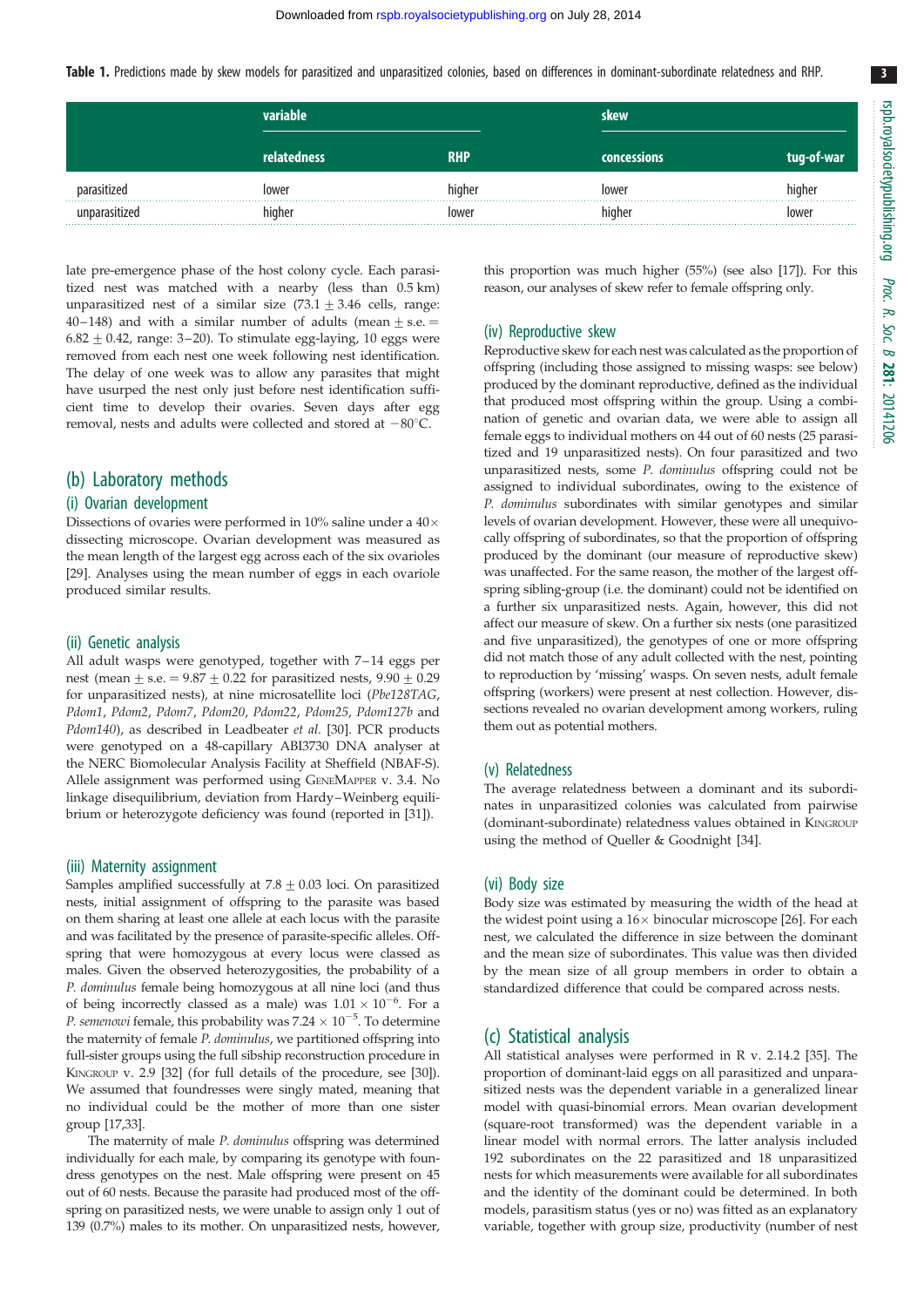% dominant-laid eggs

% dominant-laid eggs

cells), site and the presence of workers. Two-way interactions between parasitism and group size, productivity, site and the presence of workers were also included. The presence of workers was included as worker emergence may precipitate important changes such as eviction of subordinates by the dominant [\[36\]](#page-7-0) and increased rates of dominant turn-over [\[17\]](#page-7-0), both of which may affect reproductive partitioning. Across all nests, group size and productivity were strongly correlated ( $r = 0.56$ ,  $p <$ 0.0001); their effects were therefore analysed in separate models. Model simplification proceeded by backwards deletion of non-significant terms until further removals led to significant  $(p < 0.05)$  increases in deviance. Significance levels are reported on the addition of non-significant terms, and the removal of significant terms, from the minimum adequate model.

# 3. Results

Usurpation of P. dominulus nests by P. semenowi represents a natural experiment with which to test the competing predictions of concessions versus tug-of-war skew models. However, to determine the influence of parasitism on skew, it is first necessary to rule out any differences between the two nest types that may have affected levels of skew prior to parasitism. There were no differences between parasitized and unparasitized nests in subordinate body size (Wilcoxon rank sum test,  $W = 10441$ ,  $p = 0.12$ ,  $n = 155$  parasitized and 150 unparasitized subordinates) or the average relatedness between subordinates on a nest ( $W = 364$ ,  $p = 1$ ,  $n = 28$  parasitized and 28 unparasitized nests). Matching parasitized and unparasitized nests in the field also ensured that there were no differences between the two nest types in colony size (Wilcoxon matched-pairs test,  $W = 143$ ,  $p = 0.40$ ,  $n = 30$  parasitized and 30 unparasitized nests), productivity ( $W = 167$ ,  $p = 0.41$ ) or ecological constraints (nests were matched for site). Parasitized and unparasitized nests thus did not differ systematically in any of the parameters traditionally associated with reproductive skew prior to parasitism.

# (a) Relatedness and body size on parasitized versus unparasitized nests

The relatedness between a parasite and its subordinates on parasitized nests is zero, while on unparasitized nests, the median relatedness between a dominant and her subordinates was 0.70 (range: 0–0.91). On 22 out of 27 parasitized nests, the parasite was the largest individual. By contrast, the dominant was the largest foundress on only 6 out of 23 unparasitized nests (including two cases where she was the joint-largest foundress), not significantly different to the proportion expected if dominance was random with respect to body size (5 out of 23 nests; exact binomial test,  $p = 0.62$ ). Importantly, the size difference between dominants and subordinates was significantly greater on parasitized than on unparasitized nests (paired *t*-test:  $t_{20} = 4.94$ ,  $p < 0.0001$ ). The expected differences between parasitized and unparasitized nests in relatedness and RHP were therefore observed.

# (b) Reproductive skew on parasitized versus

#### unparasitized nests

The proportion of dominant-laid eggs was significantly higher on parasitized nests than unparasitized nests (96 $\pm$ 2.0% versus 90  $\pm$  3.8%; F<sub>1,58</sub> = 4.49, p = 0.04; figure 1). The

parasitized unparasitized Figure 1. Percentage of dominant-laid eggs on parasitized and unparasitized nests ( $n = 30$  in each case). Central lines represent median values, the bottom line of the box represents the third quartile and vertical lines represent approximately 2 s.d. around the interquartile range (circles denote outliers).

parasite was the only individual to produce offspring on 26 out of 30 parasitized nests, whereas the dominant foundress was the only individual to produce offspring on 20 out of 30 unparasitized nests. Omitting one unparasitized nest with unusually low skew (44% dominant-laid eggs) from the analysis gave a similar result  $(F_{1,58} = 3.17, p = 0.08)$ . Across all nests, the proportion of dominant-laid eggs was not significantly predicted by group size ( $F_{1,57} = 0.43$ ,  $p =$ 0.52), productivity  $(F_{1,57} = 1.10, p = 0.30)$ , site  $(F_{1,57} = 0.98,$  $p = 0.33$ ), the presence of workers ( $F_{1,57} = 0.30$ ,  $p = 0.59$ ) or any of the interaction terms.

# (c) Investment in reproduction by subordinates on parasitized versus unparasitized nests

Despite the high levels of skew across both nest types, dissections revealed substantial investment in reproduction by subordinates, with 76% subordinates possessing at least one clearly defined egg in one or more ovarioles. There was no difference in ovarian development between subordinates in parasitized and unparasitized nests ( $F_{1,38} = 2.08$ ,  $p = 0.16$ ). In addition, subordinate ovarian development did not vary with group size  $(F_{1,38} = 1.99, p = 0.17)$ , productivity  $(F_{1,38} =$ 0.03,  $p = 0.86$ ), site ( $F_{1,38} = 0.01$ ,  $p = 0.92$ ), the presence of workers ( $F_{1,38} = 1.60$ ,  $p = 0.21$ ), or any of the interaction terms.

### 4. Discussion

Efforts to understand variation in reproductive skew have been complicated by the number and complexity of existing theoretical models [\[28](#page-7-0),[37,](#page-7-0)[38\]](#page-8-0). Recent reviews suggest that rather than simply selecting models whose predictions match observed data, the focus should now be on comparing the predictions of competing models directly, ideally using experimental manipulations [[7](#page-7-0),[28,37,](#page-7-0)[38](#page-8-0)].

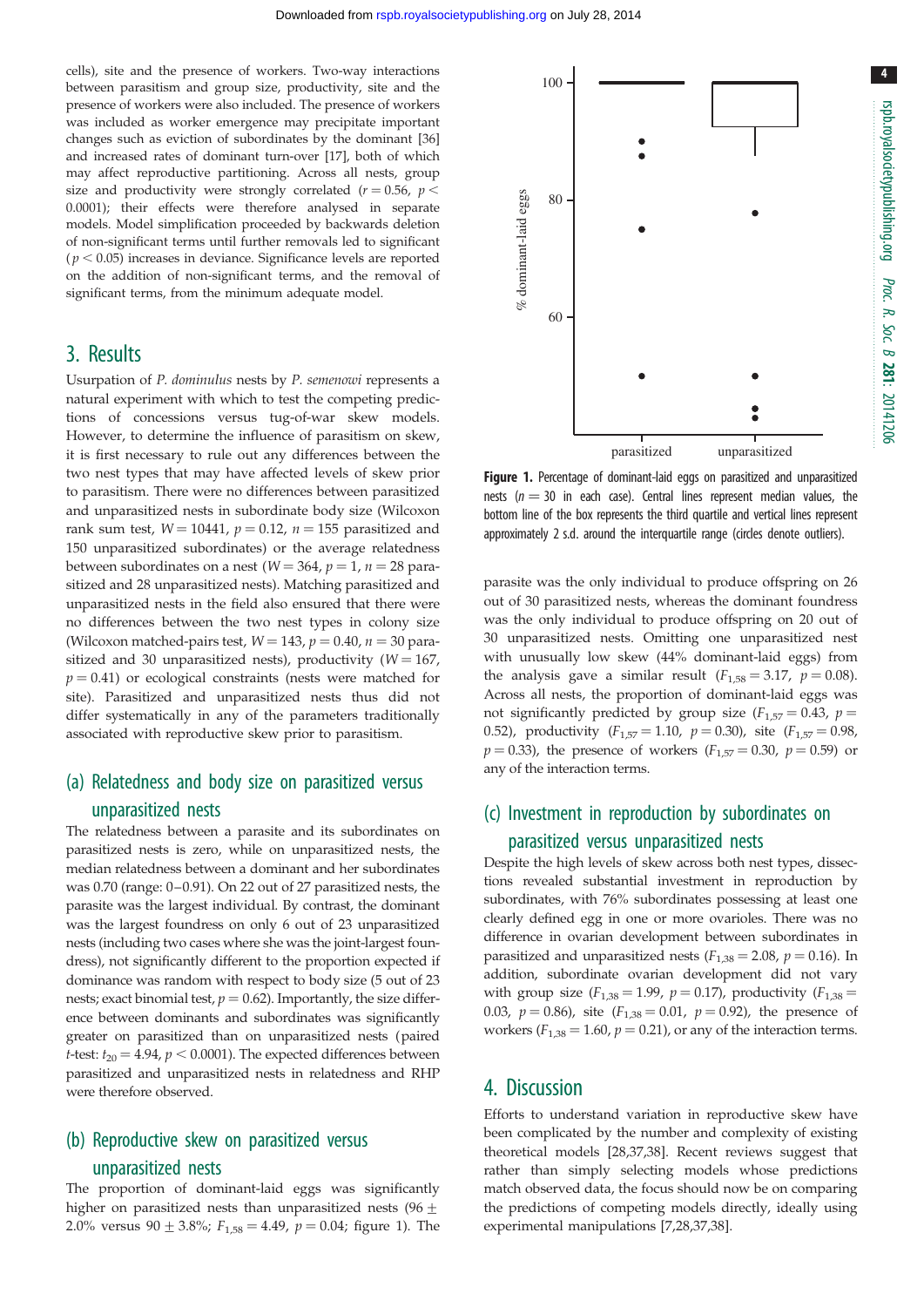5

In this study, we exploited the changes in the relatedness and power structures of P. dominulus co-foundress groups following usurpation by a social parasite to furnish a direct test of the predictions of concessions and tug-of-war models. Comparing skew in parasitized and unparasitized colonies using a large sample size (60 nests), we found support for on-going competition over reproduction but no evidence for reproductive concessions. Specifically, higher reproductive skew on parasitized versus unparasitized nests indicates that subordinates who are more distantly related to the dominant do not receive greater direct benefits to compensate for reduced kin-selected benefits available through helping, consistent with previous work [[5,16,17\]](#page-7-0). Instead, our results suggest that reproduction is partitioned according to the relative competitive abilities of group members, with the competitively superior parasites taking a greater proportion of reproduction than achieved by dominants on unparasitized nests.

Two further lines of evidence from our study are consistent with a mechanism of reproductive partitioning based on competition rather than one of dominant control and reproductive concessions. First, we found no effect of group productivity on levels of skew among either parasitized or unparasitized nests. Under a concessions framework, the size of a subordinate's staying incentive is expected to decrease with increasing group productivity, as the benefits to the subordinate of remaining in the association are greater. Tug-of-war models, by contrast, ignore issues of group stability and in doing so assume that the benefits derived by a subordinate from cooperation do not affect its share of reproduction.

Second, we found that the majority of subordinates invested in development of their ovaries despite the fact that very few achieved any reproductive success within their groups (see also [\[39\]](#page-8-0)). If the high levels of skew observed across nests were the outcome of a transaction between the dominant and her subordinates, we would expect a subordinate's share of reproduction to be matched by its investment in offspring production. Instead, our findings suggest that there is ongoing competition over opportunities for reproduction, with subordinate egg-laying attempts probably countered by oophagy by the dominant [\[40\]](#page-8-0).

To date, concessions models have received very limited support in paper wasps [\[1,3](#page-7-0),[5,7,16](#page-7-0),[41](#page-8-0)]. Evidence for reproductive concessions comes from only a single study, which found that skew in Polistes fuscatus groups was positively correlated with relatedness and group productivity [\[2\]](#page-7-0). The authors also found that skew among late offspring was higher than among early offspring, which they interpreted as a decreasing staying incentive over the season in response to an increase in the constraints on independent breeding [\[2](#page-7-0)]. However, it has subsequently been argued that increasing skew could instead be the result of a decline in subordinate power over the season, allowing the dominant to wrest a larger share of reproduction in a tug-of-war as the season progresses [[7,20](#page-7-0)].

In part, the failure of concessions models to predict skew in Polistes and other social taxa may stem from unrealistic assumptions about how reproduction is controlled [\[42](#page-8-0)],and about the ability of individuals to gather information concerning factors that determine the benefits of cooperating versus nesting alone [[7](#page-7-0),[43\]](#page-8-0). In the case of primitively eusocial bees and wasps, it has been suggested that the ability to move freely in the environment may allow individuals to acquire information about ecological constraints [[7](#page-7-0)]. Dominant individuals, however, rarely leave the nest and may therefore have little opportunity to gather information about a subordinate's scope for independent nesting [[7](#page-7-0)]. Failure of dominants to detect the ecological constraints on subordinates may limit the scope for reproductive transactions and may explain why previous studies have found no relationship between skew and the magnitude of constraints [\[4,](#page-7-0)[44](#page-8-0)].

While reproductive skew was significantly greater on parasitized than unparasitized nests, levels of skew were generally high (more than 90% dominant-laid eggs on 28 out of 30 parasitized and 24 out of 30 unparasitized nests), in line with those previously reported for P. dominulus [\[5,16,17\]](#page-7-0) and other primitively eusocial wasps [\[1](#page-7-0),[9\]](#page-7-0). Such high skews imply that dominants have a significant competitive advantage over their subordinates and can therefore monopolize reproduction. This advantage seems likely to derive from something other than (purely) physical strength, as body size is not strongly correlated with hierarchical rank in at least some P. dominulus populations [[21,23](#page-7-0)]. For instance, though we found substantial ovarian development among subordinates, their investment in reproduction may be constrained by the high energy costs of foraging that they experience [\[45\]](#page-8-0).

# (a) Social parasitism as a means of exploring reproductive skew

We exploited changes in the power and relatedness structures of paper wasp groups following social parasitism in order to conduct a direct test of competing reproductive skew models. Comparing parasitized and unparasitized groups generates variation in social parameters, including competitive ability and relatedness, that is not only clear and measurable but that is likely to be readily perceived by group members themselves. Higher skew on parasitized nests is here interpreted as support for a mode of reproductive allocation in the host species based on competition among group members. However, it could instead be argued that the high skew on parasitized nests is the result of a distinct mechanism through which parasite dominants, but not host dominants, manipulate host reproductive behaviour to monopolize reproduction. The findings from this study, showing equal investment in egg production by parasitized and unparasitized subordinate hosts, argues against physiological suppression by the parasite, while a previous study found that aggression levels by parasites towards hosts were similar to those observed between host dominants and their subordinates [[46\]](#page-8-0). Thus, it seems reasonable to conclude that the skews observed on parasitized and unparasitized nests are the result of a common mechanism based on competition over reproduction between group members.

Social parasitism is potentially a useful tool for testing the fundamental predictions of reproductive skew theory in many social Hymenoptera. Among primitively eusocial taxa, social parasitism has evolved not only in Polistes [[24](#page-7-0)] but also within allodapine and halictid bees [\[47](#page-8-0)]. Social parasitism may also provide an opportunity to study reproductive skew in species that exhibit advanced eusociality. For instance, a number of socially parasitic (inquiline) ant species are known to tolerate the host queen(s) and will reproduce alongside their hosts in the nest [\[48,49\]](#page-8-0). Moreover, though many of these parasite species are smaller than their hosts, the extent of this size difference varies substantially among host–parasite associations [\[49](#page-8-0)]. Such host–parasite associations thus provide a further opportunity to explore how reproduction is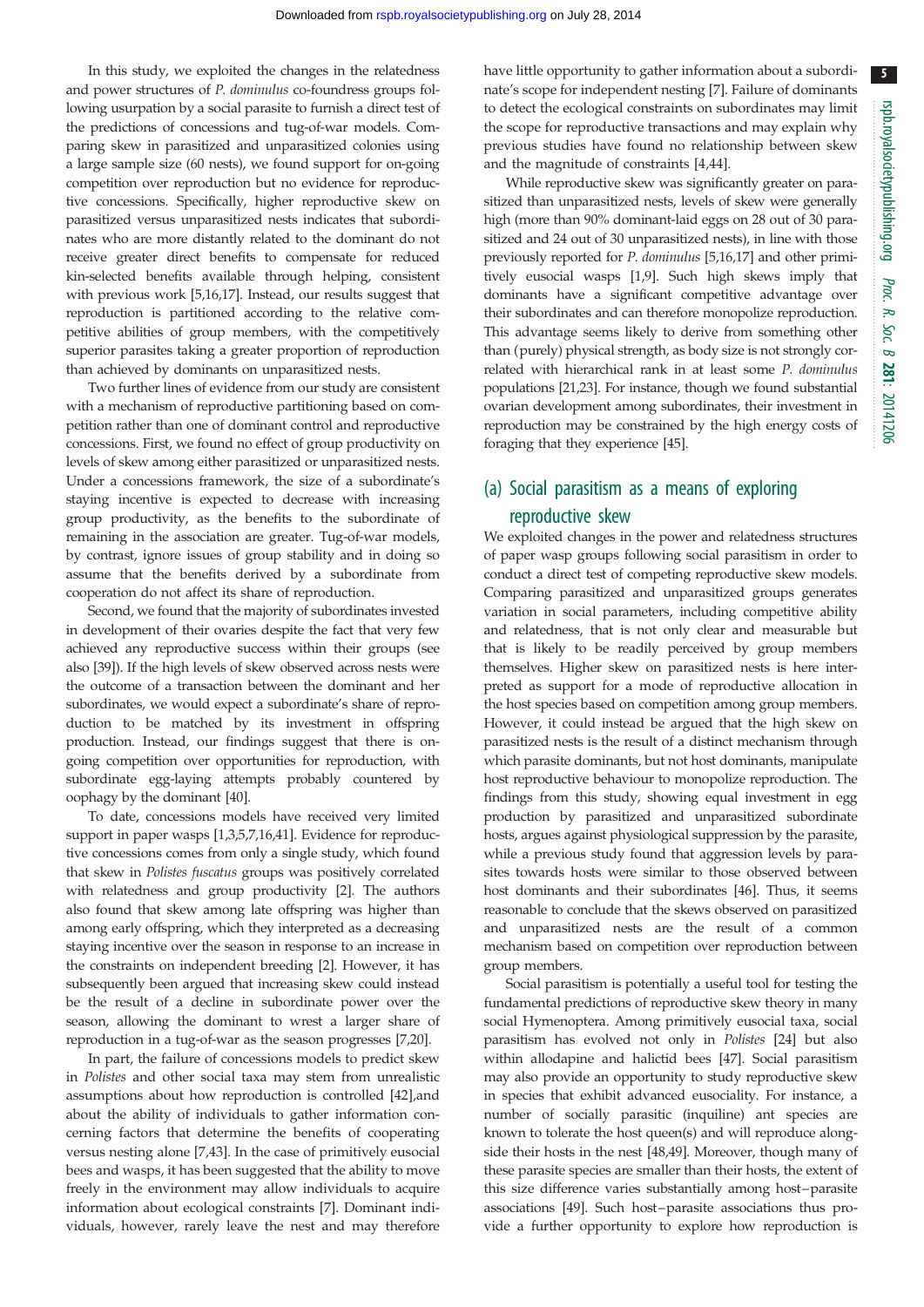6

<span id="page-7-0"></span>partitioned according to both the relatedness of groups and asymmetries in power between group members.

Acknowledgements. We thank Juan Miguel Mancera Romero for facilities in Spain, Rosie Foster and Elli Leadbeater for help in the field and Jon Carruthers and Olga Drazan for laboratory assistance. Genotyping was performed at the NBAF-S supported by the Natural Environment Research Council (NERC), UK. Terry Burke and Deborah Dawson kindly provided project support and comments on the

**References** 

- 1. Field J, Solís CR, Queller DC, Strassmann JE. 1998 Social and genetic structure of paper wasp cofoundress associations: tests of reproductive skew models. Am. Nat. 151, 545–563. ([doi:10.1086/286140](http://dx.doi.org/10.1086/286140))
- 2. Reeve HK, Starks PT, Peters JM, Nonacs P. 2000 Genetic support for the evolutionary theory of reproductive transactions in social wasps. Proc. R. Soc. Lond. B 267, 75-79. ([doi:10.1098/](http://dx.doi.org/10.1098/rspb.2000.0969) [rspb.2000.0969](http://dx.doi.org/10.1098/rspb.2000.0969))
- 3. Seppä P, Queller DC, Strassmann JE. 2002 Reproduction in foundress associations of the social wasp, Polistes carolina: conventions, competition, and skew. Behav. Ecol. 13, 531– 542. ([doi:10.1093/](http://dx.doi.org/10.1093/beheco/13.4.531) [beheco/13.4.531\)](http://dx.doi.org/10.1093/beheco/13.4.531)
- 4. Langer P, Hogendoorn K, Keller L. 2004 Tug-of-war over reproduction in a social bee. Nature 428, 844– 847. ([doi:10.1038/nature02431](http://dx.doi.org/10.1038/nature02431))
- 5. Liebert AE, Starks PT. 2006 Taming of the skew: transactional models fail to predict reproductive partitioning in the paper wasp Polistes dominulus. Anim. Behav. 71, 913– 923. [\(doi:10.1016/j.anbehav.](http://dx.doi.org/10.1016/j.anbehav.2005.09.005) [2005.09.005\)](http://dx.doi.org/10.1016/j.anbehav.2005.09.005)
- 6. Johnstone RA. 2000 Models of reproductive skew: a review and synthesis. *Ethology* **106**,  $5-26$ . ([doi:10.](http://dx.doi.org/10.1046/j.1439-0310.2000.00529.x) [1046/j.1439-0310.2000.00529.x](http://dx.doi.org/10.1046/j.1439-0310.2000.00529.x))
- 7. Field J, Cant MA. 2009 Reproductive skew in primitively eusocial wasps: how useful are current models? In Reproductive skew in vertebrates (eds R Hager, CB Jones), pp. 305– 334. Cambridge, UK: Cambridge University Press.
- 8. Paxton RJ, Ayasse M, Field J, Soro A. 2002 Complex sociogenetic organisation and reproductive skew in a primitively eusocial sweat bee, Lasioglossum malachurum, as revealed by microsatellites. Mol. Ecol. 11, 2405– 2416. ([doi:10.1046/j.1365-294X.](http://dx.doi.org/10.1046/j.1365-294X.2002.01620.x) [2002.01620.x\)](http://dx.doi.org/10.1046/j.1365-294X.2002.01620.x)
- 9. Sumner S, Casiraghi M, Foster W, Field J. 2002 High reproductive skew in tropical hover wasps. Proc. R. Soc. Lond. B 269, 179-186. [\(doi:10.1098/rspb.](http://dx.doi.org/10.1098/rspb.2001.1884) [2001.1884\)](http://dx.doi.org/10.1098/rspb.2001.1884)
- 10. Liebert AE, Nonacs P, Wayne RK. 2005 Solitary nesting and reproductive success in the paper wasp Polistes aurifer. Behav. Ecol. Sociobiol. 57, 445– 456. [\(doi:10.1007/s00265-004-0875-5\)](http://dx.doi.org/10.1007/s00265-004-0875-5)
- 11. Fanelli D, Boomsma JJ, Turillazzi S. 2005 Multiple reproductive strategies in a tropical hover wasp. Behav. Ecol. Sociobiol. 58, 190– 199. [\(doi:10.1007/](http://dx.doi.org/10.1007/s00265-005-0908-8) [s00265-005-0908-8\)](http://dx.doi.org/10.1007/s00265-005-0908-8)
- 12. Lucas ER, Martins RP, Field J. 2011 Reproductive skew is highly variable and correlated with genetic

relatedness in a social apoid wasp. Behav. Ecol. 22, 337 – 344. [\(doi:10.1093/beheco/arq214\)](http://dx.doi.org/10.1093/beheco/arq214)

- 13. Vehrencamp SL. 1983 A model for the evolution of despotic versus egalitarian societies. Anim. Behav. 23, 327– 335.
- 14. Reeve HK, Ratnieks FLW. 1993 Queen-queen conflict in polygynous societies: mutual tolerance and reproductive skew. In Queen number and sociality in insects (ed. L Keller), pp. 45– 85. Oxford, UK: Oxford University Press.
- 15. Reeve HK, Emlen ST, Keller L. 1998 Reproductive sharing in animal societies: reproductive incentives or incomplete control by dominant breeders. Behav. Ecol. 9, 267– 278. ([doi:10.1093/beheco/9.3.267\)](http://dx.doi.org/10.1093/beheco/9.3.267)
- 16. Queller DC, Zacchi F, Cervo R, Turillazzi S, Henshaw MT, Santorelli LA, Strassmann JE. 2000 Unrelated helpers in a social insect. Nature 405, 784-787. [\(doi:10.1038/35015552\)](http://dx.doi.org/10.1038/35015552)
- 17. Leadbeater E, Carruthers JM, Green JP, Rosser N, Field J. 2011 Nest inheritance is the missing source of direct fitness in a primitively eusocial insect. Science 333, 874–876. [\(doi:10.1126/science.1205140\)](http://dx.doi.org/10.1126/science.1205140)
- 18. Gamboa GJ. 2004 Kin recognition in eusocial wasps. Ann. Zool. Fenn. 41, 789 – 808.
- 19. Leadbeater E, Dapporto L, Turillazzi S, Field J. 2013 Available kin recognition cues may explain why wasp behaviour reflects relatedness to nest mates. Behav. Ecol. 25, 344–351. ([doi:10.1093/beheco/art113\)](http://dx.doi.org/10.1093/beheco/art113)
- 20. Nonacs P. 2006 The rise and fall of transactional skew theory in the model genus Polistes. Ann. Zool. Fenn. 43, 443– 555.
- 21. Cant MA, English S, Reeve HK, Field J. 2006 Escalated conflict in a social hierarchy. Proc. R. Soc. B 273, 2977– 2984. ([doi:10.1098/rspb.2006.3669](http://dx.doi.org/10.1098/rspb.2006.3669))
- 22. Cervo R, Dapporto L, Beani L, Strassmann JE, Turillazzi S. 2008 On status badges and quality signals in the paper wasp Polistes dominulus: body size, facial colour patterns and hierarchical rank. Proc. R. Soc. B 275, 1189-1196. ([doi:10.1098/rspb.](http://dx.doi.org/10.1098/rspb.2007.1779) [2007.1779\)](http://dx.doi.org/10.1098/rspb.2007.1779)
- 23. Green JP, Leadbeater E, Carruthers JM, Rosser N, Lucas ER, Field J. 2013 Clypeal patterning in the paper wasp Polistes dominulus: no evidence of adaptive value in the wild. Behav. Ecol. 24, 623 – 633. [\(doi:10.1093/beheco/ars226\)](http://dx.doi.org/10.1093/beheco/ars226)
- 24. Cervo R. 2006 Polistes wasps and their social parasites: an overview. Ann. Zool. Fenn. 43, 531 – 549.
- 25. Zacchi F, Cervo R, Turillazzi S. 1996 How Polistes semenowi, obligate social parasite, invades the nest

manuscript and Andy Krupa provided genotyping assistance. Innes Cuthill, Rob Hammond, David Harper and two anonymous reviewers provided valuable comments on the manuscript.

Data accessibility. The data reported in this paper have been deposited in dryad, [doi:10.5061/dryad.84mf4](http://dx.doi.org/10.5061/dryad.84mf4).

Funding statement. This research was financially supported by a GTA studentship from the University of Sussex (to J.P.G.) and NERC grant no. NE/E017894/1 (to J.F.).

> of its host, Polistes dominulus (Hymenoptera Vespidae). *Insect Soc. Life* **1**, 125 - 130.

- 26. Green JP, Field J. 2011 Assessment between species: information gathering in usurpation contests between a paper wasp and its social parasite. Anim. Behav. 81, 1263–1269. [\(doi:10.1016/j.anbehav.2011.03.015](http://dx.doi.org/10.1016/j.anbehav.2011.03.015))
- 27. Cini A, Nieri R, Dapporto L, Monnin T, Cervo R. 2013 Almost royal: incomplete suppression of host worker ovarian development by a social parasite wasp. Behav. Ecol. Sociobiol. 68, 467– 475. ([doi:10.1007/](http://dx.doi.org/10.1007/s00265-013-1661-z) [s00265-013-1661-z\)](http://dx.doi.org/10.1007/s00265-013-1661-z)
- 28. Koenig WD, Shen S-F, Krakauer AH, Haydock J. 2009 Reproductive skew in avian societies. In Reproductive skew in vertebrates (eds R Hager, CB Jones), pp. 265 -304. Cambridge, UK: Cambridge University Press.
- 29. Cant MA, English S. 2006 Stable group size in cooperative breeders: the role of inheritance and reproductive skew. Behav. Ecol. 17, 560-568. ([doi:10.1093/beheco/arj065\)](http://dx.doi.org/10.1093/beheco/arj065)
- 30. Leadbeater E, Carruthers JM, Green JP, van Heusden J, Field J. 2010 Unrelated helpers in a primitively eusocial wasp: is helping tailored towards direct fitness? PLoS ONE 5, e11997. [\(doi:10.1371/journal.](http://dx.doi.org/10.1371/journal.pone.0011997) [pone.0011997\)](http://dx.doi.org/10.1371/journal.pone.0011997)
- 31. Lengronne T, Leadbeater E, Patalano S, Dreier S, Field J, Sumner S, Keller L. 2012 Little effect of seasonal constraints on population genetic structure in eusocial paper wasps. Ecol. Evol. 2, 2615 – 2624. ([doi:10.1002/ece3.366\)](http://dx.doi.org/10.1002/ece3.366)
- 32. Konovalov DA, Manning C, Henshaw MT. 2004 KINGROUP: a program for pedigree relationship reconstruction and kin group assignments using genetic markers. Mol. Ecol. Notes 4, 779– 782. ([doi:10.1111/j.1471-8286.2004.00796.x\)](http://dx.doi.org/10.1111/j.1471-8286.2004.00796.x)
- 33. Strassmann JE. 2001 The rarity of multiple mating by females in the social Hymenoptera. Insect. Soc. 48, 1 – 13. [\(doi:10.1007/PL00001737](http://dx.doi.org/10.1007/PL00001737))
- 34. Queller DC, Goodnight KF. 1989 Estimating relatedness using genetic markers. Evolution 43, 258– 275. [\(doi:10.2307/2409206](http://dx.doi.org/10.2307/2409206))
- 35. R Development Core Team 2012 R: a language and environment for statistical computing. Vienna, Austria: R Foundation for Statistical Computing. ([http://www.R-project.org\)](http://www.R-project.org))
- 36. Reeve HK. 1991 Polistes. In The social biology of wasps (eds KG Ross, RW Matthews), pp. 99-148. Ithaca, NY: Cornell University Press.
- 37. Magrath RD, Heinsohn RG. 2003 Reproductive skew in birds: models, problems and prospects. J. Avian Biol. 31, 247–258. [\(doi:10.1034/j.1600-048X.2000.310217.x](http://dx.doi.org/10.1034/j.1600-048X.2000.310217.x))